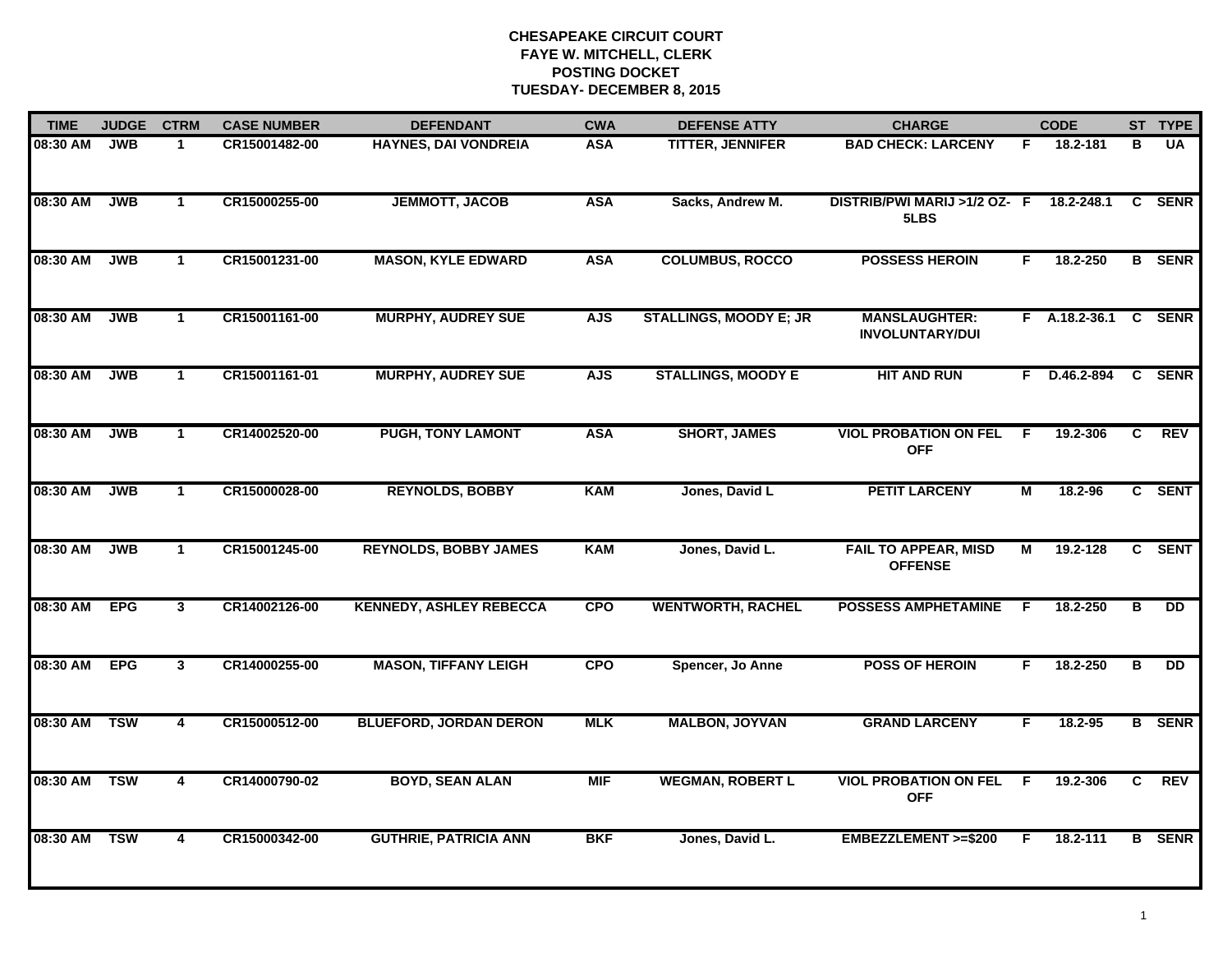| <b>TIME</b>   | <b>JUDGE</b> | <b>CTRM</b>             | <b>CASE NUMBER</b> | <b>DEFENDANT</b>                | <b>CWA</b> | <b>DEFENSE ATTY</b>        | <b>CHARGE</b>                                       |    | <b>CODE</b>   |                | ST TYPE       |
|---------------|--------------|-------------------------|--------------------|---------------------------------|------------|----------------------------|-----------------------------------------------------|----|---------------|----------------|---------------|
| 08:30 AM      | <b>TSW</b>   | 4                       | CR15000342-01      | <b>GUTHRIE, PATRICIA ANN</b>    | <b>BKF</b> | Jones, David L.            | EMBEZZLEMENT >=\$200                                | F. | 18.2-111      | B              | <b>SENR</b>   |
| 08:30 AM      | <b>TSW</b>   | $\overline{\mathbf{4}}$ | CR15000342-02      | <b>GUTHRIE, PATRICIA ANN</b>    | <b>BKF</b> | Jones, David L.            | <b>EMBEZZLEMENT &gt;=\$200</b>                      | F. | 18.2-111      |                | <b>B</b> SENR |
| 08:30 AM      | <b>TSW</b>   | $\overline{4}$          | CR15000370-00      | <b>SALYER, THOMAS JASPER</b>    | <b>KAM</b> | <b>GILCHRIST, KURT A</b>   | <b>VIOL PROBATION ON FEL</b><br><b>OFF</b>          | -F | 19.2-306      | $\overline{B}$ | <b>REV</b>    |
| 08:30 AM      | <b>TSW</b>   | 4                       | CR10001192-02      | <b>SMITH, CHAUNCEY LEE</b>      | <b>PLC</b> | <b>GILCHRIST, KURT A</b>   | <b>VIOL PROBATION ON FEL</b><br><b>OFF</b>          | F. | 19.2-306      | C.             | <b>REV</b>    |
| 08:30 AM MATA |              | 5                       | CR12003267-01      | <b>LUNDY, RICHARD LEO</b>       | <b>AWW</b> | <b>PASS, STEPHANIE</b>     | <b>VIOL PROBATION ON FEL</b><br><b>OFF</b>          | F  | 19.2-306      | C              | <b>REV</b>    |
| 08:30 AM MATA |              | 5                       | CR13001121-02      | <b>REDDICK, LEONARD MICHAEL</b> | <b>CPO</b> | <b>MORRIS, DIALLO</b>      | <b>VIOL PROBATION ON FEL</b><br><b>OFF</b>          | -F | 19.2-306      | $\mathbf{o}$   | <b>REV</b>    |
| 08:30 AM MATA |              | $\overline{5}$          | CR15000575-03      | <b>SYKES, LAKESHA SHAUNTAE</b>  | <b>BKF</b> | <b>TAYLOR, MATTHEW; SR</b> | <b>OBTAIN WELFARE ASST BY F</b><br><b>FRAUD</b>     |    | 63.2-522      |                | <b>B</b> SENR |
| 08:30 AM MATA |              | 5                       | CR10002829-02      | <b>TILLETT, JARMAR WENDELL</b>  | <b>LML</b> | <b>DRAPER, ANTHONY</b>     | <b>VIOL PROBATION ON FEL</b><br><b>OFF</b>          | -F | 19.2-306      | $\mathbf{c}$   | <b>BOND</b>   |
| 08:30 AM      | <b>RDS</b>   | 6                       | CR15001406-00      | <b>BELL, RANDY DEVELL</b>       | CLB        | Wegman, Robert L.          | <b>VIOL PROBATION ON FEL</b><br><b>OFF</b>          | F. | 19.2-306      | C              | <b>REV</b>    |
| 08:30 AM      | <b>RDS</b>   | 6                       | CR12002555-01      | <b>EVERETT, BILLY WILSON</b>    | PLC        | <b>SACKS, ANDREW M</b>     | <b>VIOL PROBATION ON FEL</b><br><b>OFF</b>          | E  | 19.2-306      | C              | <b>REV</b>    |
| 08:30 AM      | <b>RDS</b>   | 6                       | CR13002319-00      | <b>FELTON, KRISTEL RENEE</b>    | <b>ABD</b> | <b>Martin, Terence P</b>   | <b>ASSAULT &amp; BATTERY-FAM M</b><br><b>MEMBER</b> |    | $18.2 - 57.2$ | в              | DD            |
| 08:30 AM      | <b>RDS</b>   | 6                       | CR13002319-00      | <b>FELTON, KRISTEL RENEE</b>    | <b>ABD</b> | Martin, Terence P          | <b>ASSAULT &amp; BATTERY-FAM</b><br><b>MEMBER</b>   | M  | 18.2-57.2     | В              | <b>CC</b>     |
| 08:30 AM      | <b>RDS</b>   | 6                       | CR13002302-02      | <b>RAUDALES, JAIRO</b>          | CLB        | <b>MUSSONI, ERIK</b>       | <b>FTC - ASAP</b>                                   | М  | 18.2-456      |                | S ASAP        |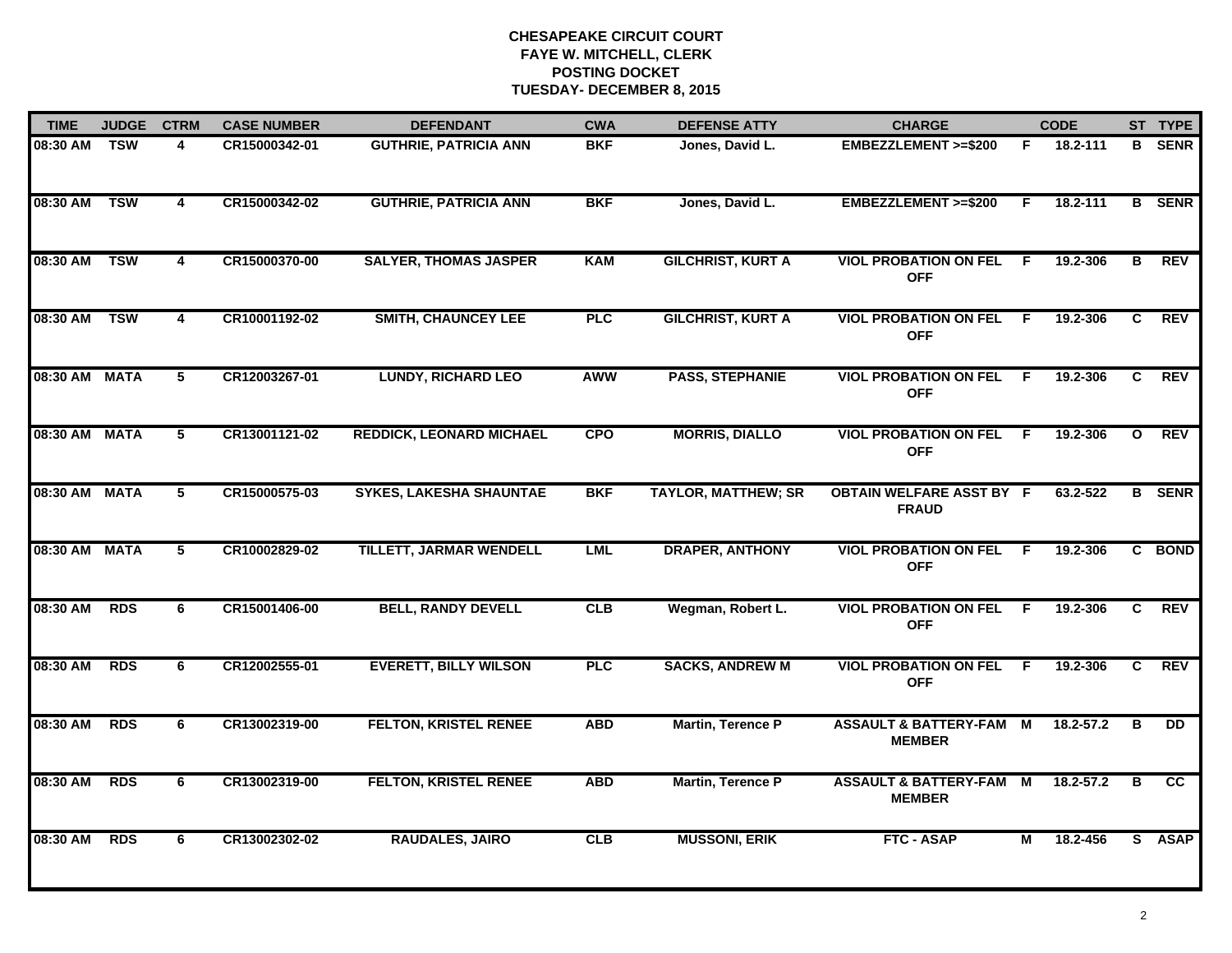| <b>TIME</b>   | <b>JUDGE</b> | <b>CTRM</b>     | <b>CASE NUMBER</b> | <b>DEFENDANT</b>                 | <b>CWA</b> | <b>DEFENSE ATTY</b>       | <b>CHARGE</b>                                  |    | <b>CODE</b>       |   | ST TYPE       |
|---------------|--------------|-----------------|--------------------|----------------------------------|------------|---------------------------|------------------------------------------------|----|-------------------|---|---------------|
| 08:30 AM      | <b>RDS</b>   | 6               | CR14001409-02      | <b>STITHEM, DANIEL EDWARD</b>    | <b>CLB</b> | <b>ALOUPAS, CARMALOU</b>  | <b>VIOL PROBATION ON FEL</b><br><b>OFF</b>     | F. | 19.2-306          |   | <b>REV</b>    |
| 09:30 AM MATA |              | $5\overline{ }$ | CR15001908-01      | <b>ALSTON, KENDRELL HASAAN</b>   |            |                           | <b>RECKLESS DRIVING</b>                        |    | M C.46.2-862      | B | <b>ADAT</b>   |
| 09:30 AM MATA |              | 5               | CR15001908-00      | <b>ALSTON, KENDRELL HASSAAN</b>  |            |                           | DUI-2ND W/IN 5YRS                              |    | M B.18.2-266      |   | <b>B</b> ADAT |
| 09:30 AM MATA |              | 5               | CR14000163-01      | <b>PLUMMER, DERRICK BURNS</b>    |            |                           | <b>VIOL GOOD BEHAV ON MISD M</b><br><b>OFF</b> |    | 19.2-306          |   | C ADAT        |
| 10:00 AM      | <b>EPG</b>   | $\mathbf{3}$    | CR14001437-00      | <b>BOONE, ANDREW BERNARD</b>     | <b>AWW</b> | Black, Hugh E.; III       | <b>DUI 2ND W/IN 5 YRS</b>                      | M  | B.18.2-266        | B | <b>ROL</b>    |
| 10:00 AM      | <b>EPG</b>   | $\mathbf{3}$    | CR15001904-00      | <b>BOONE, JAMES HAROLD; JR</b>   | <b>MIF</b> | <b>WENTWORTH, RACHEL</b>  | <b>POSSESS HEROIN</b>                          | F. | 18.2-250          |   | <b>B</b> TRYL |
| 10:00 AM      | <b>EPG</b>   | $\mathbf{3}$    | CR15001985-00      | <b>BROCK, DONALD PATRICK; JR</b> | <b>ASA</b> |                           | <b>INTENTIONALLY DAMAGE</b><br><b>PROPERTY</b> | F. | 18.2-137          |   | C BOND        |
| 10:00 AM      | <b>EPG</b>   | $\mathbf{3}$    | CR15001985-01      | <b>BROCK, DONALD PATRICK; JR</b> | <b>ASA</b> |                           | <b>MALICIOUS SHOOT/THROW F</b>                 |    | 18.2-154          |   | C BOND        |
| 10:00 AM      | <b>EPG</b>   | $\mathbf{3}$    | CR15001985-02      | <b>BROCK, DONALD PATRICK; JR</b> | <b>ASA</b> |                           | <b>AGGRESSIVE DRIVING</b>                      | М  | 46.2-868.1        |   | C BOND        |
| 10:00 AM      | <b>EPG</b>   | 3 <sup>1</sup>  | CR15001965-00      | <b>FARMER, DANIEL LYNN</b>       | <b>AJS</b> | <b>WENTHWORTH, RACHEL</b> | <b>POSSESS HEROIN</b>                          | F. | 18.2-250          |   | C TRYL        |
| 10:00 AM      | <b>EPG</b>   | 3               | CR15002068-00      | <b>GARY, GREGORY GUY; II</b>     | <b>MLK</b> | <b>WEGMAN, ROBERT</b>     | <b>ELUDE</b>                                   |    | $F = 46.2 - 817B$ |   | C PLEA        |
| 10:00 AM      | <b>EPG</b>   | $\mathbf{3}$    | CR15002068-01      | <b>GARY, GREGORY GUY; II</b>     | <b>MLK</b> | <b>WEGMAN, ROBERT</b>     | <b>HIT AND RUN</b>                             |    | $F$ D.46.2-894    |   | C PLEA        |
| 10:00 AM      | <b>EPG</b>   | $\mathbf{3}$    | CR15002068-02      | <b>GARY, GREGORY GUY; II</b>     | <b>MLK</b> | <b>WEGMAN, ROBERT</b>     | <b>POSSESS HEROIN</b>                          | F. | 18.2-250          |   | C PLEA        |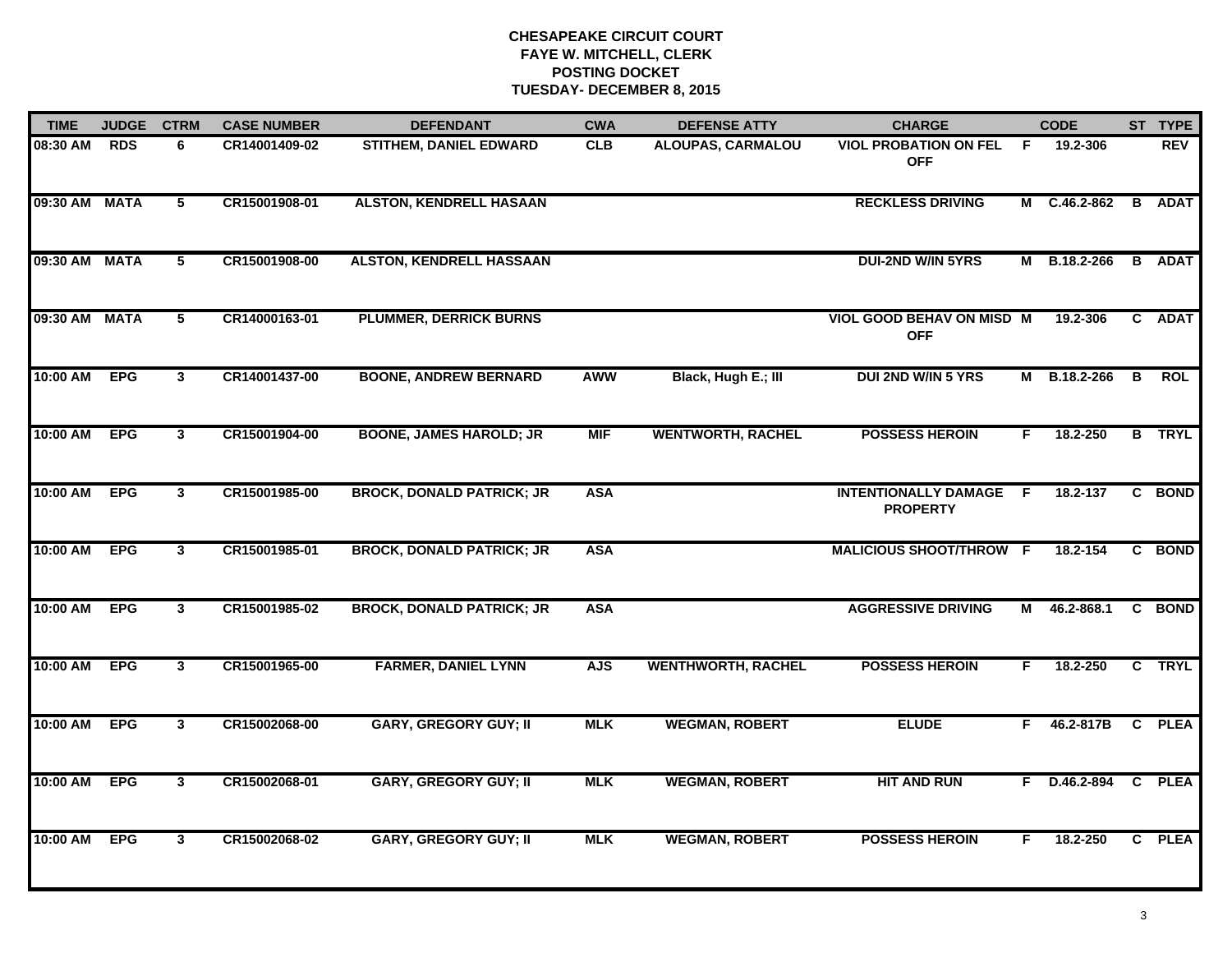| <b>TIME</b>  | <b>JUDGE</b> | <b>CTRM</b>             | <b>CASE NUMBER</b> | <b>DEFENDANT</b>                | <b>CWA</b> | <b>DEFENSE ATTY</b>       | <b>CHARGE</b>                                  |              | <b>CODE</b>    |              | ST TYPE       |
|--------------|--------------|-------------------------|--------------------|---------------------------------|------------|---------------------------|------------------------------------------------|--------------|----------------|--------------|---------------|
| 10:00 AM     | EPG          | 3                       | CR15002068-03      | <b>GARY, GREGORY GUY; II</b>    | <b>MLK</b> | <b>WEGMAN, ROBERT</b>     | <b>GRAND LARCENY</b>                           | F.           | 18.2-95        | C.           | <b>PLEA</b>   |
| 10:00 AM     | EPG          | $\mathbf{3}$            | CR15002208-00      | <b>GORDON, ROBERT DESHAUN</b>   | <b>ASA</b> | <b>BLACK, HUGH E; III</b> | <b>ELUDE</b>                                   | F.           | 46.2-817B      | $\mathbf{C}$ | <b>PLEA</b>   |
| 10:00 AM     | <b>EPG</b>   | $\overline{\mathbf{3}}$ | CR15001984-00      | <b>HEWITT, LANDRUM LAMAR</b>    | <b>CPO</b> | <b>TITTER, JENNIFER</b>   | POSSESS MARIJUANA, 2ND+ M<br><b>OFF</b>        |              | 18.2-250.1     |              | C BOND        |
| 10:00 AM     | <b>EPG</b>   | 3 <sup>1</sup>          | CR15002282-00      | <b>HOPKINS, STEVEN T; JR</b>    | <b>MIF</b> | <b>GLASS, DALTON</b>      | <b>BOND APPEAL</b>                             | $\mathbf{o}$ | $19.2 - 124$   |              | C BOND        |
| 10:00 AM     | <b>EPG</b>   | $\mathbf{3}$            | CR15001819-00      | <b>JENKINS, MICHAEL EDWARD</b>  | <b>AWW</b> | <b>MUSSONI, ERIK</b>      | <b>PWID MARIJUANA</b>                          |              | $F$ 18.2-248.1 |              | <b>B</b> TRYL |
| 10:00 AM EPG |              | $\mathbf{3}$            | CR15002201-00      | <b>KEELING, JAVON ARCHILLES</b> | <b>AWW</b> | Jones, David L            | <b>POSSESS HEROIN</b>                          | F.           | 18.2-250       |              | <b>B</b> PLEA |
| 10:00 AM     | <b>EPG</b>   | $\mathbf{3}$            | CR15001891-00      | <b>MILES, SAMUEL LEROY; III</b> | <b>KAM</b> | <b>GLASS, DALTON</b>      | <b>STATUTORY BURGLARY</b>                      | F.           | 18.2-91        |              | <b>B</b> TRYL |
| 10:00 AM     | <b>EPG</b>   | $\overline{3}$          | CR15001891-01      | <b>MILES, SAMUEL LEROY; III</b> | <b>KAM</b> | <b>GLASS, DALTON</b>      | <b>GRAND LARCENY</b>                           | F            | 18.2-95        |              | <b>B</b> TRYL |
| 10:00 AM     | <b>EPG</b>   | $\mathbf{3}$            | CR15001891-02      | <b>MILES, SAMUEL LEROY; III</b> | <b>KAM</b> | <b>GLASS, DALTON</b>      | <b>LARCENY W/INTENT TO</b><br><b>SELL</b>      |              | F 18.2-108.01  |              | <b>B</b> TRYL |
| 10:00 AM     | <b>EPG</b>   | 3                       | CR15002242-00      | <b>NAHRWOLD, TROY ALAN</b>      | <b>CPO</b> | <b>PASS, STEPHANIE</b>    | <b>FAIL TO REGISTER SEX</b><br><b>OFFENDER</b> | F.           | 18.2-472.1     | B            | <b>PLEA</b>   |
| 10:00 AM     | <b>EPG</b>   | 3                       | CR08000977-00      | <b>SANTANA, JOSE LUIS</b>       | <b>AJS</b> | <b>ROBINSON WINN</b>      | <b>POSSESS MARIJUANA</b>                       |              | M 18.2-250.1   | В            | <b>ROL</b>    |
| 10:00 AM     | <b>EPG</b>   | $\mathbf{3}$            | CR15000514-00      | <b>TURNER, BENJAMIN LEON</b>    | <b>AJS</b> | <b>TITTER, JENNIFER</b>   | <b>BIGAMY</b>                                  | F.           | 18.2-362       | C            | <b>BOND</b>   |
| 10:00 AM     | <b>EPG</b>   | $\overline{3}$          | CR15000514-01      | <b>TURNER, BENJAMIN LEON</b>    | <b>AJS</b> | <b>TITTER, JENNIFER</b>   | <b>FTA-TRYL</b>                                | М            | 18.2-456       |              | C BOND        |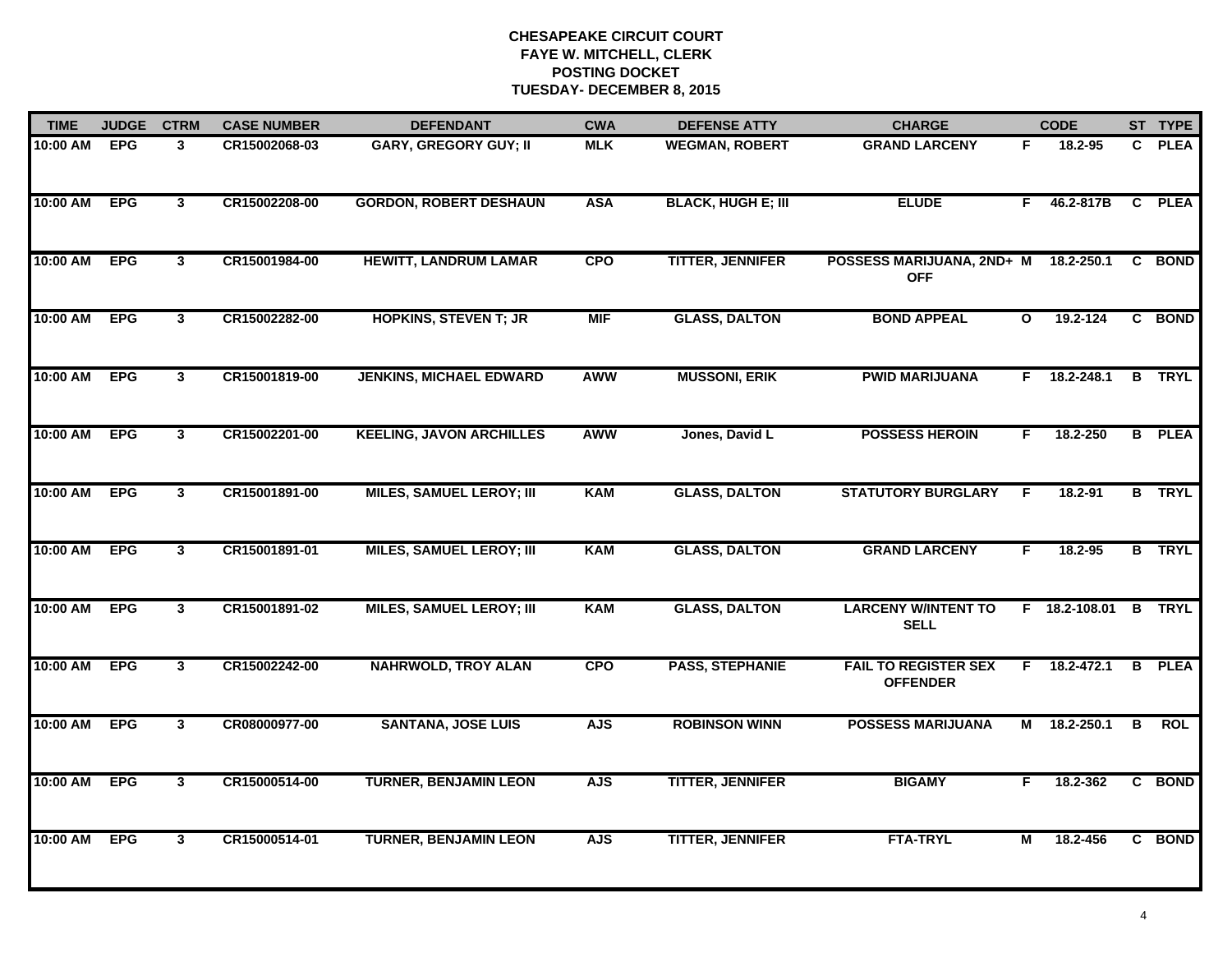| <b>TIME</b> | <b>JUDGE</b> | <b>CTRM</b>    | <b>CASE NUMBER</b> | <b>DEFENDANT</b>                 | <b>CWA</b> | <b>DEFENSE ATTY</b>     | <b>CHARGE</b>                                     |    | <b>CODE</b> |          | ST TYPE     |
|-------------|--------------|----------------|--------------------|----------------------------------|------------|-------------------------|---------------------------------------------------|----|-------------|----------|-------------|
| 10:00 AM    | <b>EPG</b>   | 3              | CR15001452-00      | <b>TURNER, THOMAS LEAMAN</b>     | <b>KAM</b> | <b>DRAPER, ANTHONY</b>  | <b>ROBBERY-ATTEMPT</b>                            | F. | 18.2-58     |          | C PLEA      |
| 10:00 AM    | <b>EPG</b>   | $\mathbf{3}$   | CR15001452-01      | <b>TURNER, THOMAS LEAMAN</b>     | <b>KAM</b> | <b>DRAPER, ANTHONY</b>  | <b>WEAR MASKS IN CERTAIN F</b><br><b>PLACES</b>   |    | 18.2-422    |          | C PLEA      |
| 10:00 AM    | <b>EPG</b>   | $\overline{3}$ | CR15001452-02      | <b>TURNER, THOMAS LEAMAN</b>     | <b>KAM</b> | <b>DRAPER, ANTHONY</b>  | <b>INTRDICTED PERSON POSS M</b><br><b>ALCOHOL</b> |    | $4.1 - 322$ |          | C PLEA      |
| 10:00 AM    | <b>EPG</b>   | 3 <sup>1</sup> | CR15001452-03      | <b>TURNER, THOMAS LEAMAN</b>     | <b>KAM</b> | <b>DRAPER, ANTHONY</b>  | <b>DESTRUCT PROPERTY</b>                          | М  | 18.2-137    |          | C PLEA      |
| 10:00 AM    | <b>EPG</b>   | 3              | CR15001452-04      | <b>TURNER, THOMAS LEAMAN</b>     | <b>KAM</b> | <b>DRAPER, ANTHONY</b>  | <b>PETIT LARCENY</b>                              | М  | 18.2-96     |          | C PLEA      |
| 10:00 AM    | <b>EPG</b>   | $\mathbf{3}$   | CR15001452-05      | <b>TURNER, THOMAS LEAMAN</b>     | <b>KAM</b> | <b>DRAPER, ANTHONY</b>  | <b>ASSAULT AND BATTER</b>                         | М  | 18.2-57     |          | C PLEA      |
| 10:00 AM    | <b>EPG</b>   | $\mathbf{3}$   | CR15001452-06      | <b>TURNER, THOMAS LEAMAN</b>     | <b>KAM</b> | <b>DRAPER, ANTHONY</b>  | <b>OBSTRUCT JUSTICE</b>                           | М  | 18.2-460    |          | C PLEA      |
| 10:00 AM    | <b>EPG</b>   | $\mathbf{3}$   | CR15001452-07      | <b>TURNER, THOMAS LEAMAN</b>     | <b>KAM</b> |                         | <b>ATTEMPT SEXUAL BATTERY M</b>                   |    | 18.2-67.4   |          | C PLEA      |
| 10:00 AM    | <b>EPG</b>   | 3              | CR15001666-00      | <b>WATSON, RUDOLPH ALEXANDER</b> | <b>CPO</b> | <b>GIVANDO, STEPHEN</b> | <b>PWID HEROIN</b>                                | F. | 18.2-248    | C.       | <b>WC</b>   |
| 10:00 AM    | <b>EPG</b>   | 3              | CR15001666-00      | <b>WATSON, RUDOLPH ALEXANDER</b> | <b>CPO</b> | <b>GIVANDO, STEPHEN</b> | <b>PWID HEROIN</b>                                | F. | 18.2-248    |          | C TRYL      |
| 10:00 AM    | <b>EPG</b>   | 3              | CR15001666-01      | <b>WATSON, RUDOLPH ALEXANDER</b> | <b>CPO</b> | <b>GIVANDO, STEPHEN</b> | <b>PWID COCAINE</b>                               | F. | 18.2-248    | C.       | <b>WC</b>   |
| 10:00 AM    | <b>EPG</b>   | $\mathbf{3}$   | CR15001666-01      | <b>WATSON, RUDOLPH ALEXANDER</b> | <b>CPO</b> | <b>GIVANDO, STEPHEN</b> | <b>PWID COCAINE</b>                               | F. | 18.2-248    | C        | <b>TRYL</b> |
| 10:00 AM    | <b>EPG</b>   | $\overline{3}$ | CR15001666-02      | <b>WATSON, RUDOLPH ALEXANDER</b> | <b>CPO</b> | <b>GIVANDO, STEPHEN</b> | <b>FIREARM POSS BY NON-</b><br><b>VIOL FELON</b>  | F. | 18.2-308.2  | <b>C</b> | <b>WC</b>   |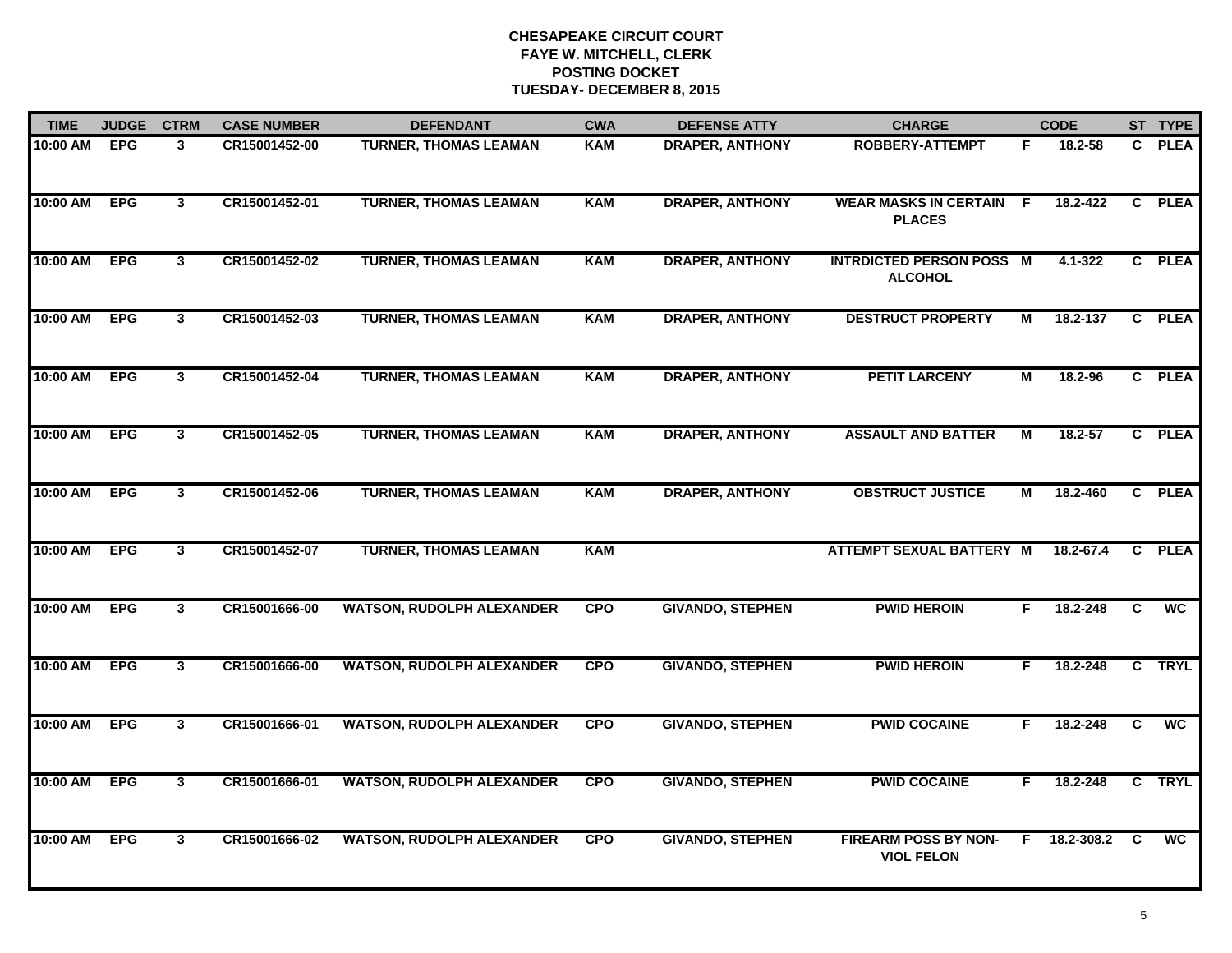| <b>TIME</b> | <b>JUDGE</b> | <b>CTRM</b> | <b>CASE NUMBER</b> | <b>DEFENDANT</b>                 | <b>CWA</b> | <b>DEFENSE ATTY</b>     | <b>CHARGE</b>                                    |    | <b>CODE</b>       | <b>ST</b> | <b>TYPE</b> |
|-------------|--------------|-------------|--------------------|----------------------------------|------------|-------------------------|--------------------------------------------------|----|-------------------|-----------|-------------|
| 10:00 AM    | <b>EPG</b>   | 3           | CR15001666-02      | <b>WATSON, RUDOLPH ALEXANDER</b> | <b>CPO</b> | <b>GIVANDO, STEPHEN</b> | <b>FIREARM POSS BY NON-</b><br><b>VIOL FELON</b> | ь. | 18.2-308.2        | C.        | <b>TRYL</b> |
| 10:00 AM    | <b>EPG</b>   | 3           | CR15001666-03      | <b>WATSON, RUDOLPH ALEXANDER</b> | <b>CPO</b> | <b>GIVANDO, STEPHEN</b> | <b>POSS GUN W/SELL SCH I/II</b><br><b>DRUG</b>   | F  | 18.2-308.4        | C.        | <b>WC</b>   |
| 10:00 AM    | <b>EPG</b>   | 3           | CR15001666-03      | <b>WATSON, RUDOLPH ALEXANDER</b> | <b>CPO</b> | <b>GIVANDO, STEPHEN</b> | <b>POSS GUN W/SELL SCH I/II F</b><br><b>DRUG</b> |    | 18.2-308.4        | C.        | <b>TRYL</b> |
| 10:00 AM    | <b>EPG</b>   | 3           | CR12000549-01      | <b>WINN, CHRISTOPHER ALLAN</b>   | <b>ASA</b> | Jones, David L.         | <b>2ND DUI</b>                                   | M  | <b>B.18.2-266</b> | в         | <b>ROL</b>  |